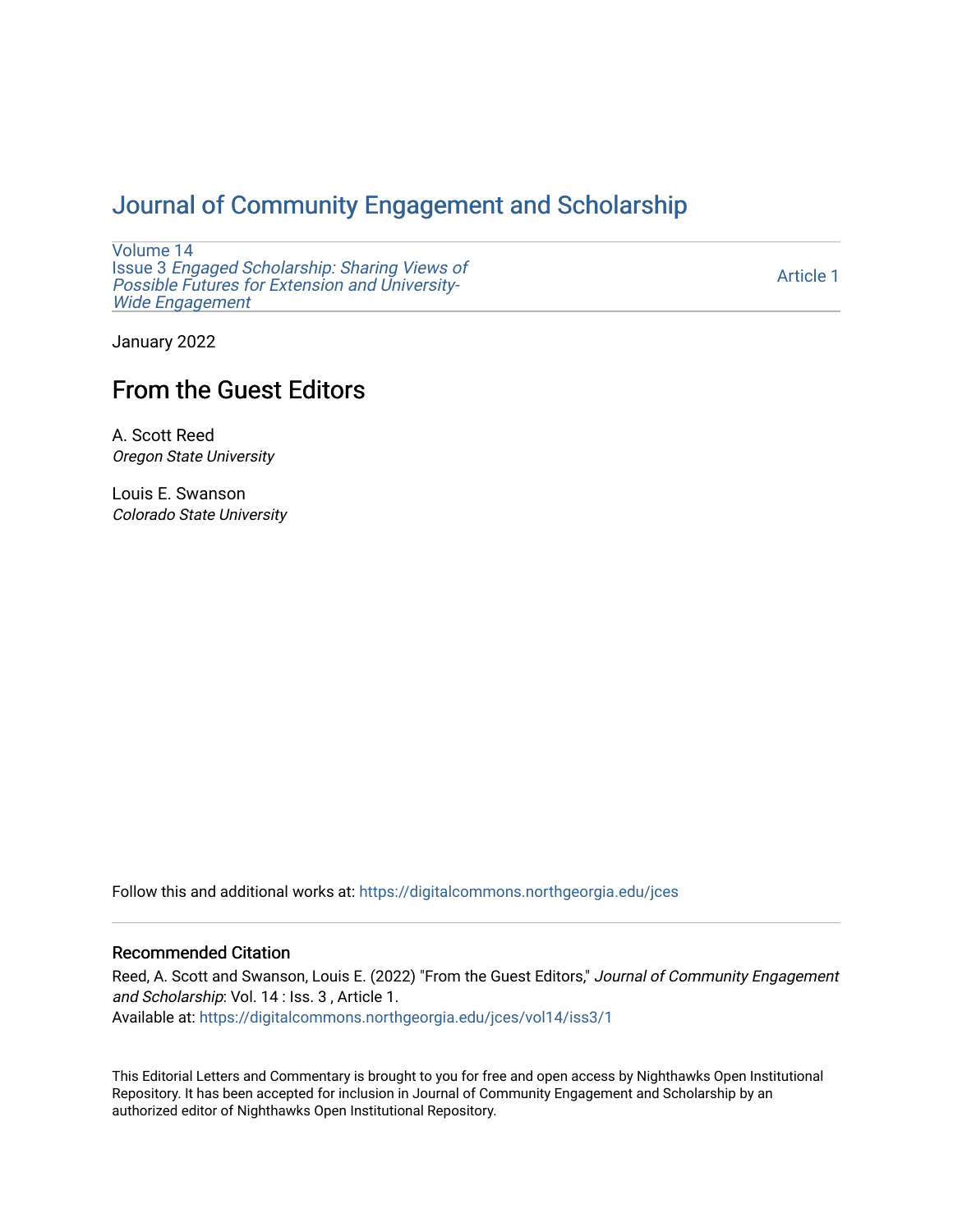### **From the Guest Editors**

### A. Scott Reed and Louis E. Swanson

This special issue was conceived and assembled during the Covid-19 pandemic, a black swan event which is producing paradigm shifting ripples throughout society and for higher education. This pandemic, along with other all-encompassing social and environmental challenges, is making compelling cases for the power and necessity of university-wide engagement.

Readers of the *Journal of Community Engagement and Scholarship* (JCES) broadly assume the centrality of engagement for public colleges and universities is self-evident. We certainly do as well. They also are open to and participate in broader analyses of contemporary engagement discussions. JCES seeks to provide critical reviews on the wellbeing of engagement missions and offers insights and examples of community and university practitioners' achievements and innovations.

Dr. Samory Pruitt's commentary in this issue offers a broad analysis of the status of engagement as a central higher education mission and a focus on examples of what can and is being done. His ever-present optimism is on full display, as are his insights on community-focused university engagement. Dr. Pruitt's essay is a seasoned engagement practitioner's assessment worthy of a second and third read. He and the JCES staff made this special issue possible. We are deeply grateful and thankful for his and their expert counsel and professional support, without which this issue would not occur.

Like Dr. Pruitt, we have several decades between us within multiple spheres of university engagement, having served as VPs<sup>1</sup> for university-wide engagement and as directors of Extension at our institutions. After retiring within a month of each other in 2019, we continued our commitments to and passion for connecting universities to society. We created *Longview Engagement Associates* [\(https://](https://longviewengagement.com/) [longviewengagement.com/\)](https://longviewengagement.com/) as our retirement platform to share our and others' perspectives on university-wide engagement and Extension.

Our first effort was an essay on universitywide Extension and engagement that champions *transdisciplinary programs* with community partners. We sent the essay to several of our colleagues, including Dr. Pruitt, for critical feedback and suggestions for a publication outlet. Dr. Pruitt shared the essay with Dr. Drew Pearl, Dr. Rhoda Reddix, and others at JCES. Their conclusion was that the essay did not really fit JCES's focus on community and academic partnerships, but it might provide the centering theme for a special issue on current opportunities and constraints for university-wide engagement, including for Extension services at land-grant universities (LGUs).

The original essay in this issue has been adapted to JCES's expectations for articles, including its readability for community partners. Professors are often ill-equipped in communicating with these community colleagues. We benefited from Dr. Ed Mullins' edits of the original manuscript, making it much more readable for others and for us. It is this edited manuscript that is the centering theme for this special issue.

Drs. Pearl and Reddix have been our principal partners at JCES. Together, we identified four additional associate editors, the authors appearing in this issue, and peer reviewers. For our other associate editors, we turned to longterm professional colleagues from whom we have learned a great deal. These are Dr. Jon Boren, Dr. Chuck Hibberd, Dr. Roger Rennekamp, and Dr. Fred Schlutt. All four have been directors of Extension, and they have been among our close confidants during our tenures as directors of Extension. Together, the eight of us have spent considerable amounts of time on Zoom calls. Dr. Pearl in particular shared with us JCES's aims and standards as we crafted our timelines and worked through innumerous challenges in order to be at this point of publishing the special issue. The insight from the guest peer reviewers has greatly improved all of this issue's articles, as has the copyediting expertise of Ms. Sam Held and Dr. Elisabetta Zengaro. We are deeply grateful for their time, energy, networks, and creative verves in shepherding us through this process.

The framing essay focuses on several themes developed during our administrative experiences, including innumerous conversations with citizens, community organizations, government representatives, our university colleagues across <sup>1</sup> Vice Provost and Vice President **1** Vice Provost and Vice President **1** Vice Provost and Vice President